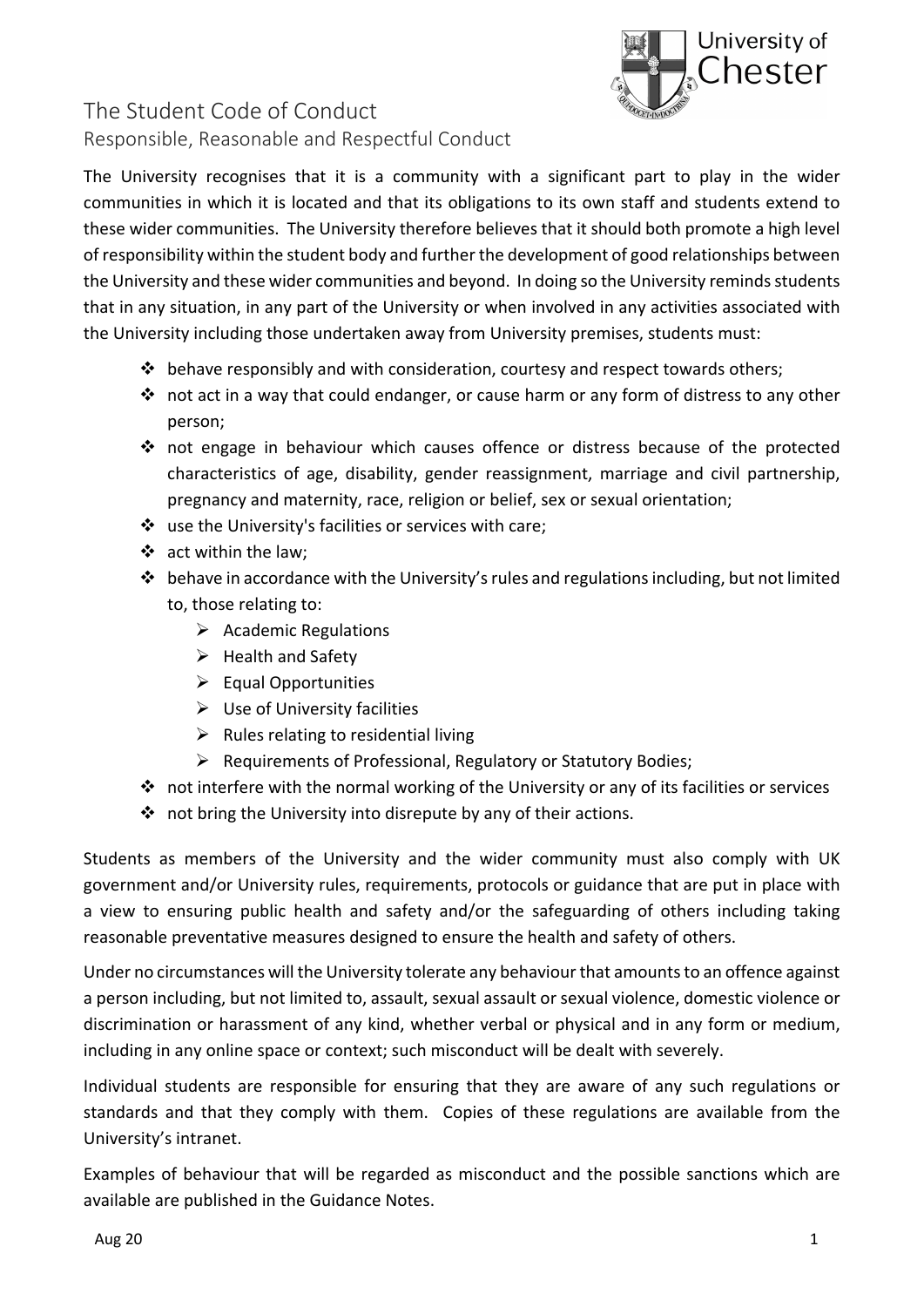

## Illustrative Examples of Misconduct

The defining and grading of the misconduct in the procedures is intended to give an indication as to the severity of the measure to be imposed. Misconduct graded solely as serious misconduct and/or any misconduct involving the (mis)use of alcohol and/or any other substances or against a person should normally be considered under the Formal Phase. Moreover, any person who engages in any form of violence, assault, misconduct or sexual misconduct against another person or who is found guilty of a criminal offence will be liable to the most severe measure.

Any misconduct graded as general misconduct may be considered at the Informal Phase and progressed to the Formal Phase if or as necessary.

The examples listed below are illustrative only and are neither comprehensive nor exhaustive. Examples may be added or amended as necessary by the Vice-Chancellor:

| Misconduct against People                                                                                                                                                                                                                                                                             | Serious | General |  |
|-------------------------------------------------------------------------------------------------------------------------------------------------------------------------------------------------------------------------------------------------------------------------------------------------------|---------|---------|--|
| Under this procedure 'Misconduct against People' should normally be regarded as Serious<br>misconduct in all circumstances                                                                                                                                                                            |         |         |  |
| i. Acts of disturbance that threaten the rights and privacy of any<br>member of the University, whilst on University premises or engaged<br>in University activity, or resident in University owned or managed<br>accommodation.                                                                      |         |         |  |
| ii. Serious abusive behaviour which may be regarded as aggravated<br>which includes acts that may be regarded as sexual, violent,<br>disorderly, threatening, intimidating or offensive; including the use of<br>such language (whether expressed orally or in writing, including<br>electronically). |         |         |  |
| iii. Abusive behaviour which includes acts that may be regarded as<br>disorderly, threatening, intimidating or offensive; including the use of<br>such language (whether expressed orally or in writing, including<br>electronically).                                                                |         |         |  |
| iv. Any act of discrimination, or any bullying, harassment, intolerance or<br>victimisation.                                                                                                                                                                                                          |         |         |  |
| v. The sending, posting or display by any means and in any form or<br>medium of sexual, intimate, harmful, cruel or offensive text or<br>images.                                                                                                                                                      |         |         |  |
| vi. Sexual misconduct including engaging or attempting to engage in an<br>intimate or sexual act, touching or other offence without consent,<br>the inappropriate showing of sexual organs to another person and                                                                                      |         |         |  |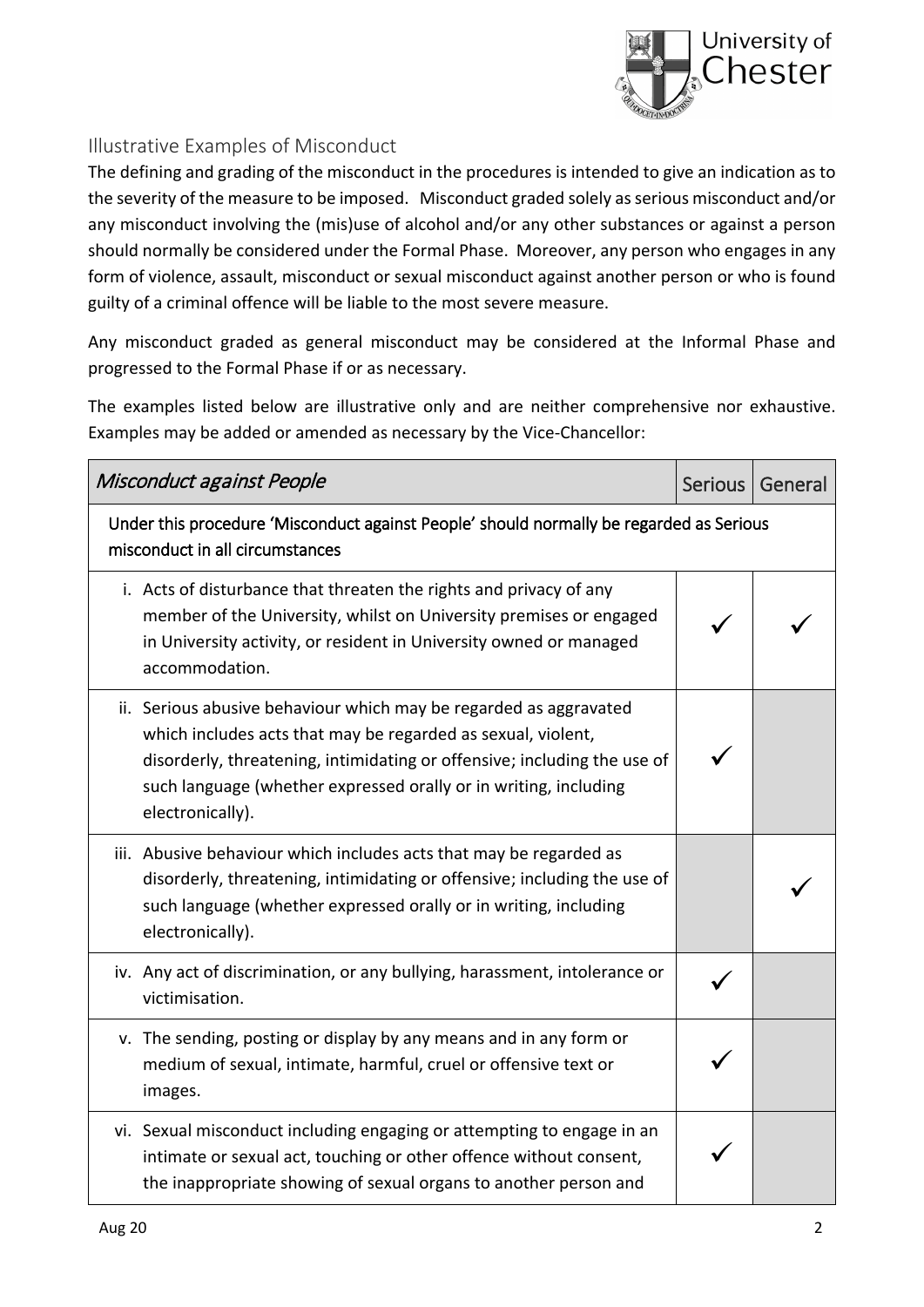

| the making of unwanted remarks of a sexual nature (whether<br>expressed orally or in writing, including electronically).                                                                                                   |                |         |
|----------------------------------------------------------------------------------------------------------------------------------------------------------------------------------------------------------------------------|----------------|---------|
| vii. Failure to respect the rights of others including those relating to:<br>freedom of speech and expression, freedom of belief, thought,<br>conscience and religion, confidentiality and privacy.                        |                |         |
| viii. Jeopardising the health and safety of oneself or of any other person.                                                                                                                                                |                |         |
| ix. Conduct that may incite, fund, promote or lead to acts of violent or<br>non-violent extremism.                                                                                                                         |                |         |
| x. Possession of an offensive weapon (including replica weapons) and<br>/or ammunition on University premises or whilst engaged in any<br>activity associated with the University.                                         |                |         |
| xi. Possession or use of illegal substances or New Psychotic Substances<br>whilst on University premises or whilst engaged in any activity<br>associated with the University.                                              |                |         |
| xii. Inclusion on one or more of the barred lists maintained under the<br>Safeguarding Vulnerable Groups Act 2006 or any act that would lead<br>to investigation or deregistration by an appropriate professional<br>body. |                |         |
| xiii. Conduct which constitutes a criminal offence.                                                                                                                                                                        |                |         |
| Misconduct against Property                                                                                                                                                                                                | <b>Serious</b> | General |
| xiv. Failure to comply with any aspect of the Health and Safety<br>Procedures, rules or duties of the University or of any other<br>organisation to which a student may be subject.                                        |                |         |
| xv. Misuse or unauthorised use of University premises or items of<br>property, including computer misuse and the communications<br>network.                                                                                |                |         |
| xvi. Damage to, or defacement of, University property or the property of<br>other members of the University community caused intentionally or<br>recklessly, and misappropriation of such property.                        |                |         |
| xvii. Unauthorised taking or use of property belonging to either the<br>University or another person without permission.                                                                                                   |                |         |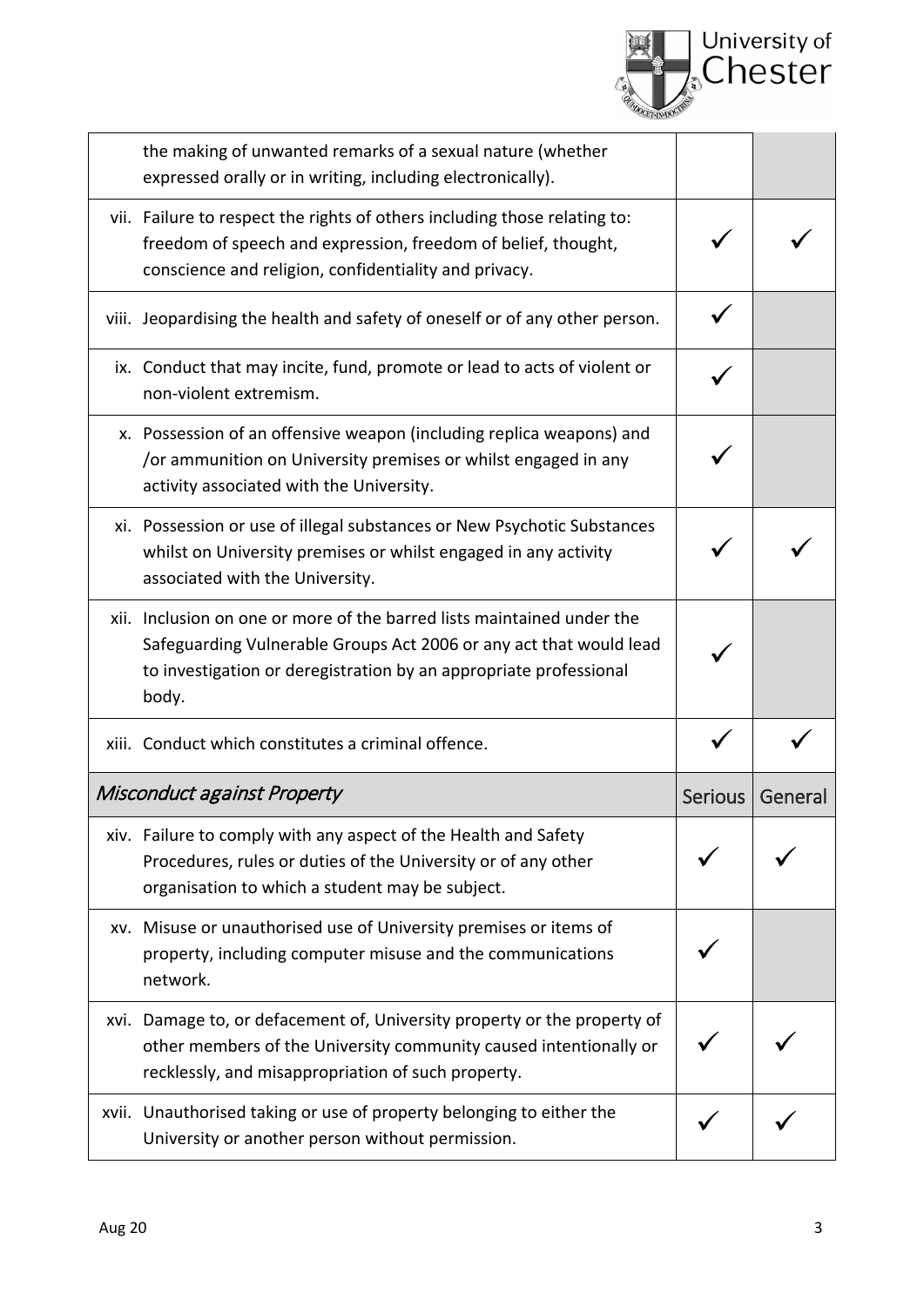|                                                                                                                                                                                                                                                                                                                                                                                                                                                               |                | University of<br>Chester |
|---------------------------------------------------------------------------------------------------------------------------------------------------------------------------------------------------------------------------------------------------------------------------------------------------------------------------------------------------------------------------------------------------------------------------------------------------------------|----------------|--------------------------|
| xviii. Unauthorised entry into, or unauthorised use of University premises<br>and property or the premises and property of other members of the<br>University community.                                                                                                                                                                                                                                                                                      |                |                          |
| xix. Unauthorised publication or transmission to any third party of a<br>University activity and/or the unauthorised use of any form of<br>recording equipment during a University activity.                                                                                                                                                                                                                                                                  |                |                          |
| Misconduct against the University                                                                                                                                                                                                                                                                                                                                                                                                                             | <b>Serious</b> | General                  |
| xx. Conduct which brings the University into disrepute.                                                                                                                                                                                                                                                                                                                                                                                                       |                |                          |
| xxi. Conduct which disrupts, or improperly interferes with, the academic,<br>administrative, sporting, social, or other activities of the University,<br>whether on University premises or elsewhere.                                                                                                                                                                                                                                                         |                |                          |
| xxii. Conduct which obstructs, or improperly interferes with, the<br>functions, duties or activities of any student, member of staff or<br>other employee of the University, or any authorised visitor to the<br>University, whether on University premises or elsewhere.                                                                                                                                                                                     |                |                          |
| xxiii. Failure to uphold or pursue the standards expected of any relevant<br>professional or vocational bodies, which awards qualifications to<br>students in relation to the care, welfare or education of the public.                                                                                                                                                                                                                                       |                |                          |
| xxiv. Conduct during assessment and examination which does not<br>constitute Unacceptable Academic Practice or Academic Misconduct,<br>for which separate rules and procedures apply, and may constitute<br>failure to maintain professional suitability.                                                                                                                                                                                                     |                |                          |
| xxv. Dishonesty or the supply of false or misleading information in<br>relation to the University or its staff or students in connection with<br>the holding of any office in the University, or in relation to being a<br>student at the University, or in circumstances which the University<br>reasonably considers affect professional suitability.                                                                                                       |                |                          |
| xxvi. The submission to the University of false data, documents or<br>documents containing false information/data and/or elements, such<br>as signatures, including for the purposes of admission, recording<br>attendance (whether manually or electronically or using Chester-App<br>'Check-in'), work, assignments, timesheets or other documents<br>including evidence to explain absence, claims for mitigating<br>circumstances or academic appeal etc. |                |                          |